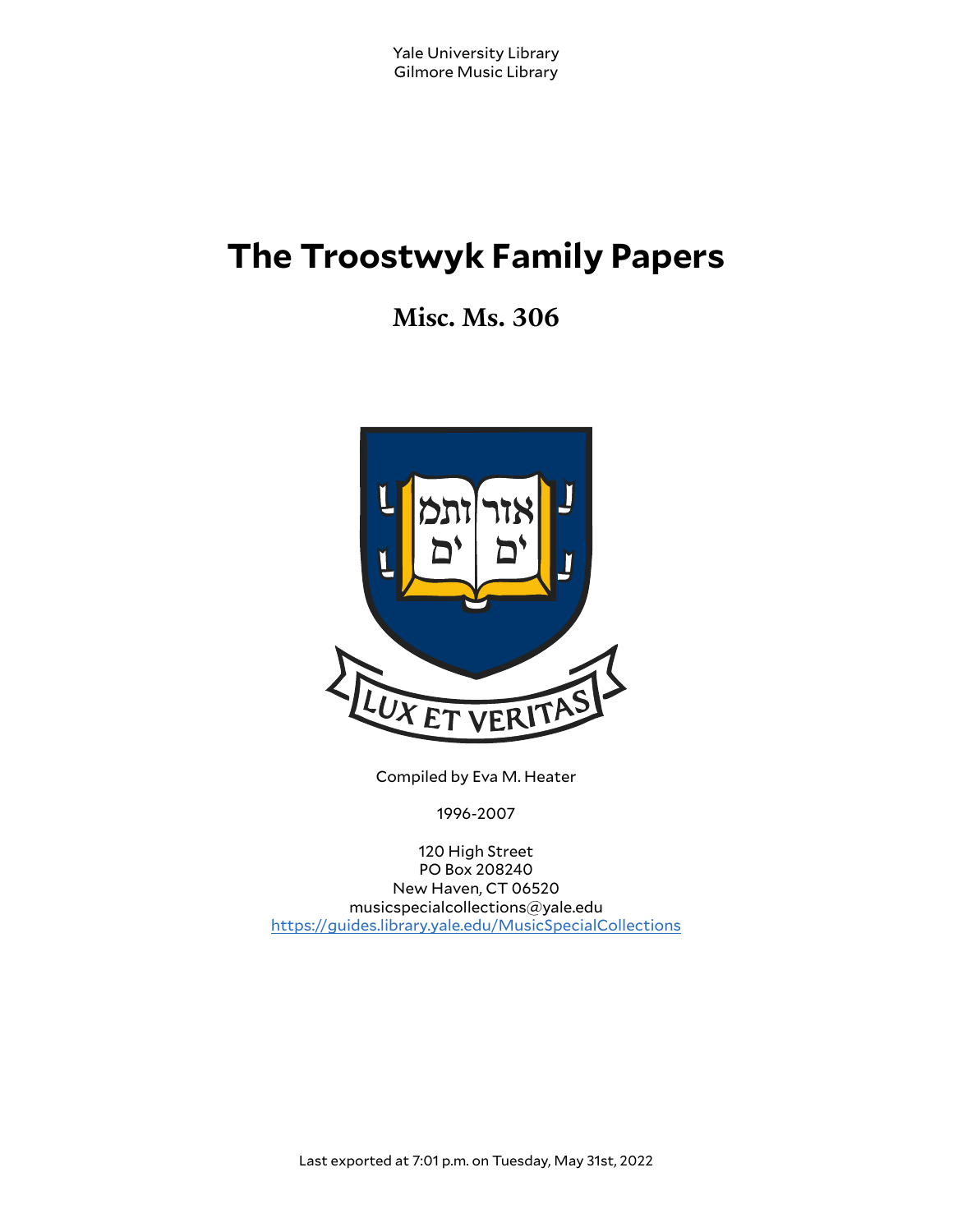## **Table of Contents**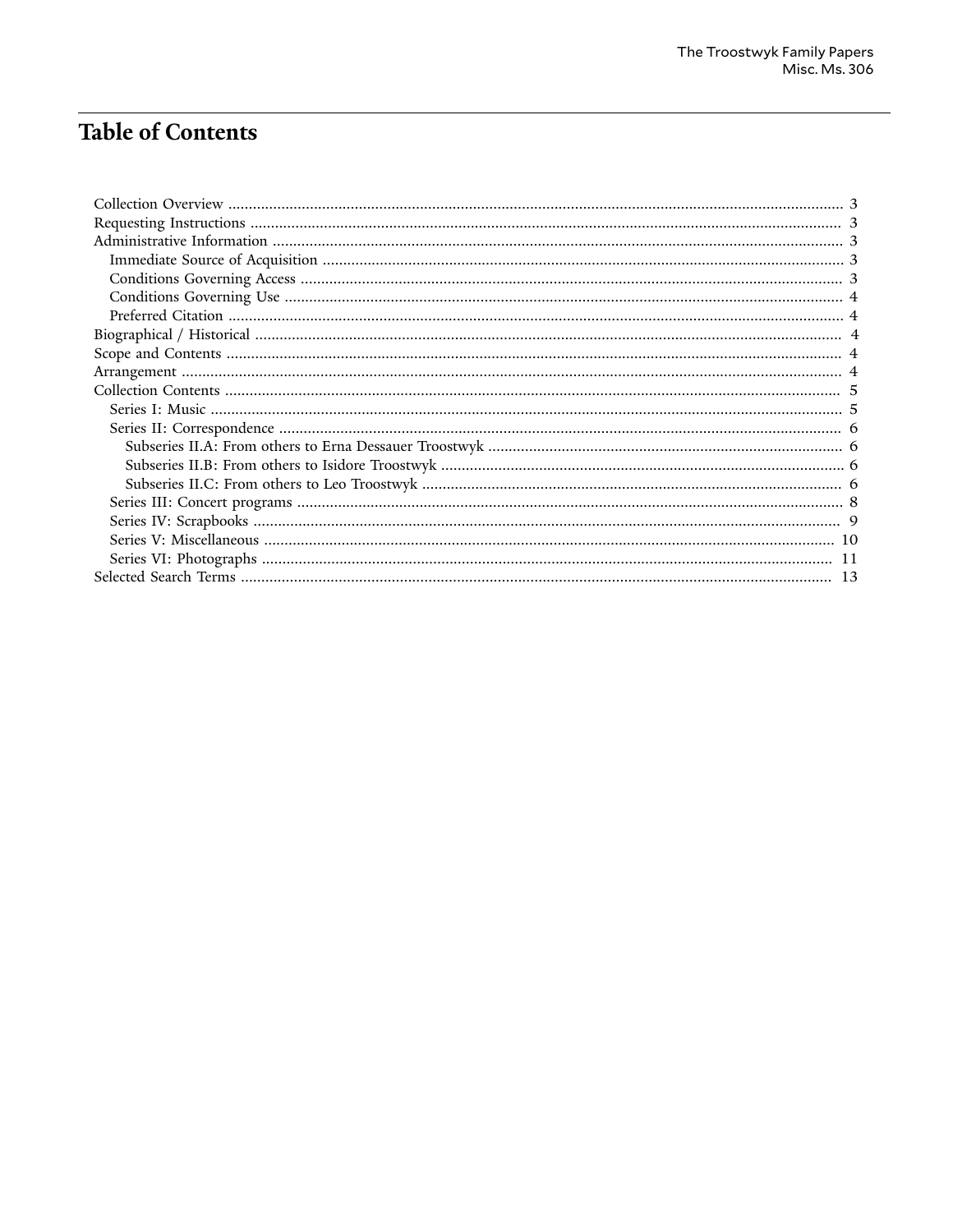#### <span id="page-2-0"></span>**Collection Overview**

|                                                      | <b>REPOSITORY:</b> Gilmore Music Library<br>120 High Street<br>PO Box 208240<br>New Haven, CT 06520<br>musicspecialcollections@yale.edu<br>https://guides.library.yale.edu/MusicSpecialCollections                                                                                                                            |
|------------------------------------------------------|-------------------------------------------------------------------------------------------------------------------------------------------------------------------------------------------------------------------------------------------------------------------------------------------------------------------------------|
| <b>CALL NUMBER:</b> Misc. Ms. 306                    |                                                                                                                                                                                                                                                                                                                               |
|                                                      | <b>CREATOR:</b> Troostwyk family                                                                                                                                                                                                                                                                                              |
|                                                      | <b>TITLE:</b> The Troostwyk Family Papers                                                                                                                                                                                                                                                                                     |
|                                                      | <b>DATES: 1894-1957</b>                                                                                                                                                                                                                                                                                                       |
| <b>PHYSICAL DESCRIPTION: 2 linear feet (3 boxes)</b> |                                                                                                                                                                                                                                                                                                                               |
|                                                      | <b>LANGUAGE:</b> Materials chiefly in English.                                                                                                                                                                                                                                                                                |
|                                                      | <b>SUMMARY:</b> Music, correspondence, programs, scrapbooks and clippings, photographs,<br>and miscellaneous materials by and about the Dutch-American violinist and<br>educator Isidore Troostwyk (1862-1923), his wife Erna Dessauer Troostwyk,<br>and their children Leo, Hendrika, and Arthur, all of whom were musicians |
|                                                      | <b>ONLINE FINDING AID:</b> To cite or bookmark this finding aid, please use the following link: https://<br>hdl.handle.net/10079/fa/music.misc.0306                                                                                                                                                                           |

#### <span id="page-2-1"></span>**Requesting Instructions**

To request items from this collection for use on site, please use the request links in the HTML version of this finding aid, available at <https://hdl.handle.net/10079/fa/music.misc.0306>.

Key to the container abbreviations used in the PDF finding aid:

b. box f. folder

#### <span id="page-2-2"></span>**Administrative Information**

#### <span id="page-2-3"></span>**Immediate Source of Acquisition**

The Troostwyk Family Papers were established in the Music Library of Yale University by Elaine Troostwyk Toscanini and Lee Troostwyk in October 1986.

#### <span id="page-2-4"></span>**Conditions Governing Access**

The papers are open to researchers by appointment. There are no restricted materials in the collection. Please contact the **Special [Collections](http://www.library.yale.edu/musiclib) staff** to schedule an appointment.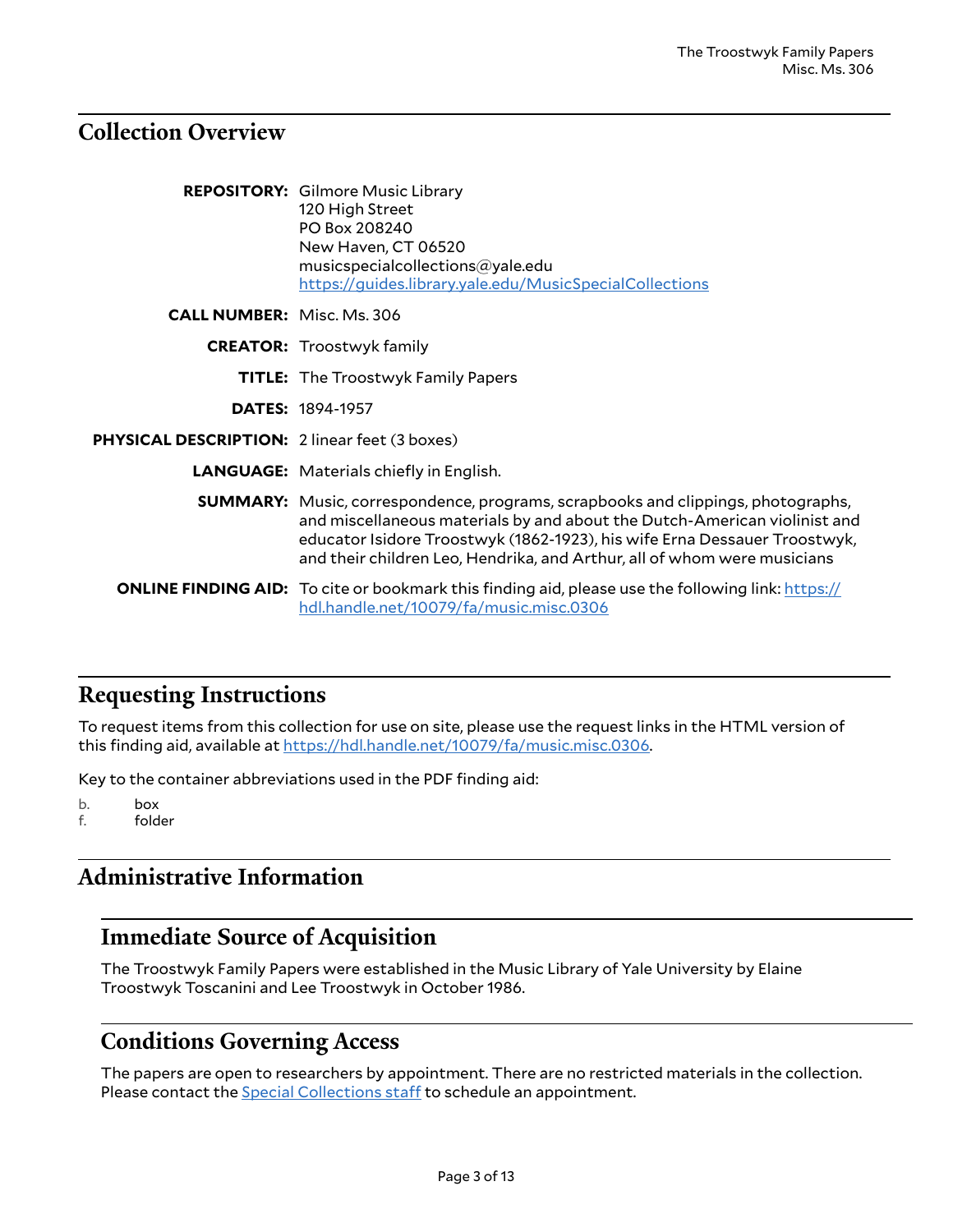### <span id="page-3-0"></span>**Conditions Governing Use**

The papers are the physical property of the Irving S. Gilmore Music Library of Yale University. Copyrights belong to the composers and authors, or their legal heirs and assigns.

### <span id="page-3-1"></span>**Preferred Citation**

Misc. Ms. 306, The Troostwyk Family Papers in the Irving S. Gilmore Music Library of Yale University.

### <span id="page-3-2"></span>**Biographical / Historical**

Isidore Troostwyk (1862-1923) was a brilliant violinist from Zwolle in the Netherlands. He began studying the violin at the age of ten, and when he was sixteen, admiring patrons funded lessons with Joseph Joachim in Berlin. (Joachim later sent him to the United States with a letter of recommendation.) In 1883 Troostwyk was appointed professor of the violin at the Academy of Music in Amsterdam, and was appointed concertmaster of the Concertgebouw orchestra. During his career in Holland, he played under conductors such as Brahms, Bruch, Benoit, Rubenstein, Bülow, Massenet, Moszkowski, and Grieg.

Troostwyk emigrated to the United States in 1888. He was co-founder of the Dessauer-Troostwyk School of Music, at 781 Chapel Street in New Haven, incorporated in 1893. Troostwyk joined with the co-founder of the School, flutist Max Dessauer (b. 1864), and Dessauer's sister Erna (b. 1865), to form the Dessauer-Troostwyk Trio. Troostwyk became the concertmaster of the New Haven Symphony at the time of its organization in 1894. (The first concert was in January 1895.) In 1895, Troostwyk was appointed as the first Instructor of Violin at the newly established Yale School of Music, where he was later promoted to Assistant Professor, and performed as a member of the Faculty Trio. Troostwyk was the founding conductor of two orchestras: the New Haven String Orchestra (1907) and the Bridgeport Symphony Orchestra.

Troostwyk's entire family was involved in music. In addition to his wife Erna (a pianist and composer) and brother-in-law Max Dessauer, his and Erna's children became talented and successful musicians in their own right. Their son Leo became the principal cellist in the New Haven Symphony Orchestra and was appointed Instructor of Cello in 1912 at the Yale School of Music. Their daughter Hendrika was known as a child prodigy on the violin, and also played viola. Their son Arthur was a violinist in the New Haven Symphony Orchestra, and played in the Leo Troostwyk Trio with his brother Leo and pianist Roy J. Ward. Leo, Hendrika, and Arthur played with their father in the Troostwyk Family Quartet.

### <span id="page-3-3"></span>**Scope and Contents**

The Troostwyk Family Papers document the musical activities of the Dutch-born violinist Isidore Troostwyk, his wife Erna Dessauer Troostwyk, and their children Leo, Hendrika, and Arthur. The family's musical activities in New Haven are documented by correspondence, programs, scrapbooks and clippings, photographs, and miscellaneous materials. The majority of the Papers relate to Isidore and Leo. The largest and richest series is the scrapbooks and clippings, which cover not only the careers of the Troostwyk Family, but also document musical life in New Haven at the turn of the 20th century, including beginning of formal music study at Yale University and the founding of the Yale School of Music.

#### <span id="page-3-4"></span>**Arrangement**

In 6 series as follows: I. Music. II. Correspondence. III. Concert programs. IV. Scrapbooks. V. Miscellaneous. VI. Photographs.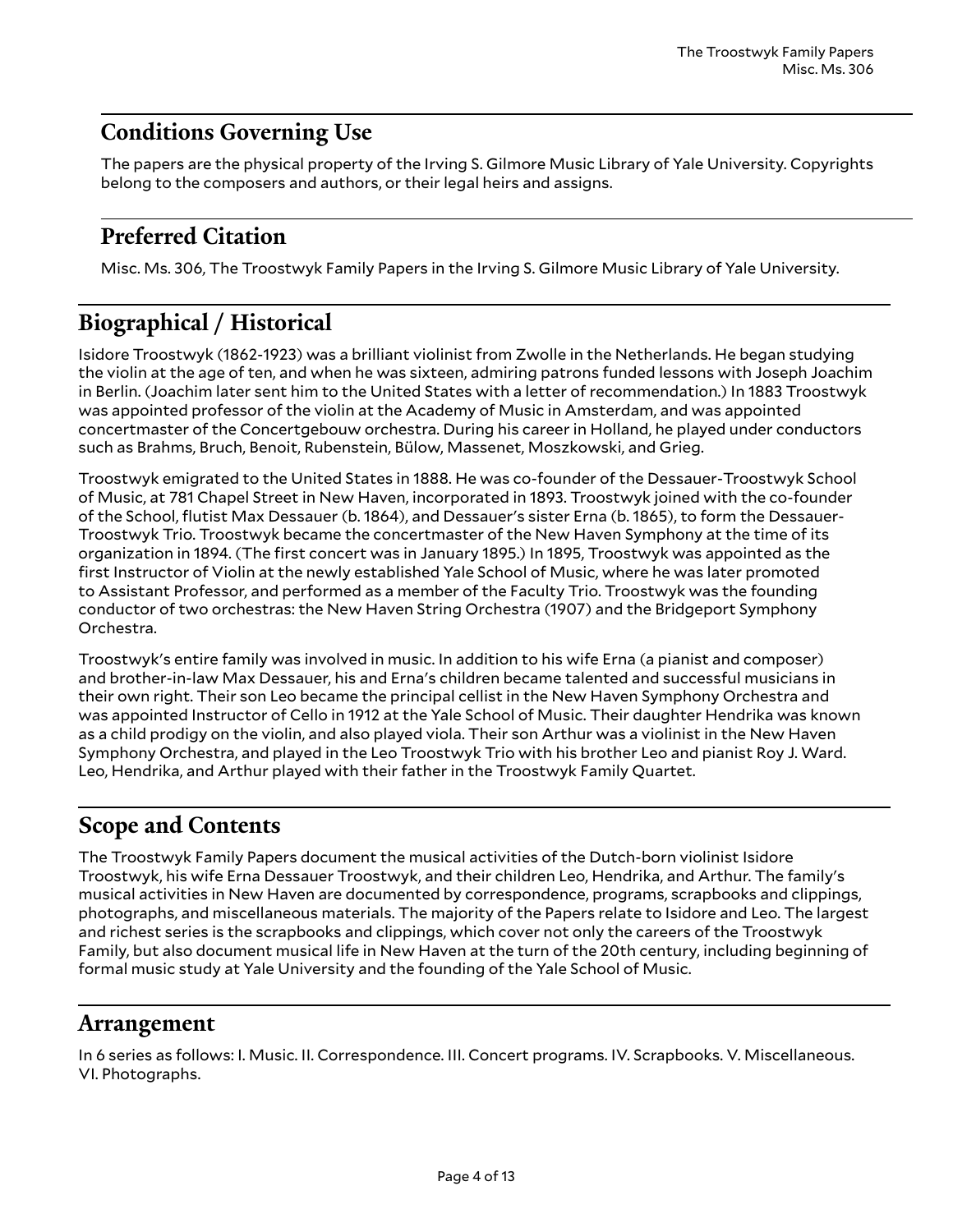### <span id="page-4-0"></span>**Collection Contents**

<span id="page-4-1"></span>Inventory b. 1, f. 1 **Series I: Music**

b. 1, f. 2 Yale Bi-centennial March *56 manuscript parts ; 14 x 18 cm.* Troostwyk, Erna Dessauer For: pic ; cl I ; cl II ; cl III ; E-flat cl ; solo cornet ; cornet I ; cornet II ; cornet III ; hn I ; hn II ; hn III ; tb I ; tb II ; tb III ; baritone ; bass ; perc.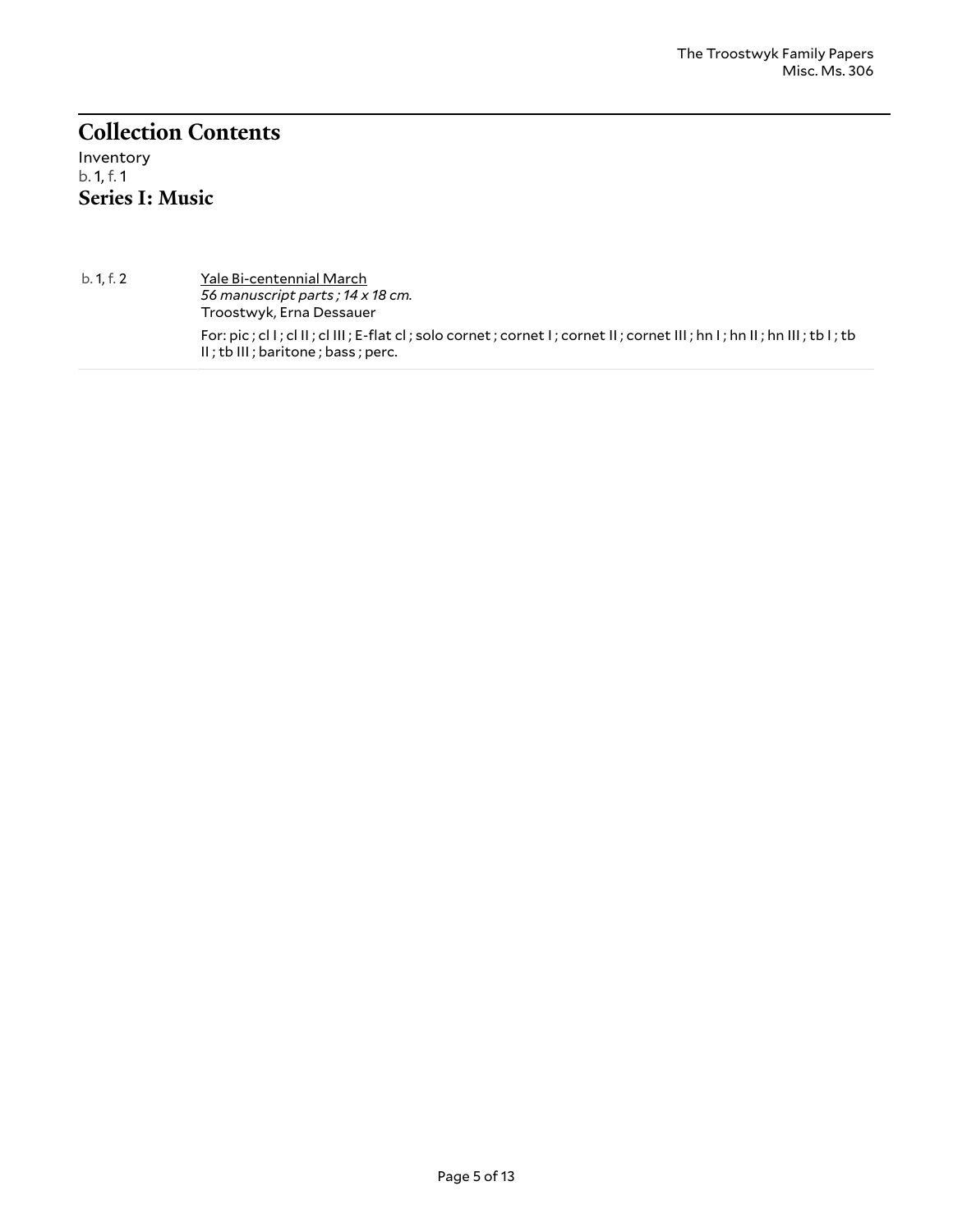### <span id="page-5-0"></span>**Series II: Correspondence**

<span id="page-5-3"></span><span id="page-5-2"></span><span id="page-5-1"></span>

| b. 1, f. 3<br>From others to Erna Dessauer Troostwyk<br>Hadley, Arthur Twining (President of Yale University)<br>Yale University (Office of the Secretary) |                           |
|------------------------------------------------------------------------------------------------------------------------------------------------------------|---------------------------|
|                                                                                                                                                            |                           |
|                                                                                                                                                            | 1 Jul 1923                |
| Illegible signature                                                                                                                                        | 13 Oct 1923               |
| Yale University (Office of the Treasurer)<br>Illegible signature                                                                                           | 23 Jul 1923               |
| Subseries II.B: From others to Isidore Troostwyk                                                                                                           |                           |
| From others to Isidore Troostwyk<br>b. 1, f. 4                                                                                                             |                           |
| Bristol, J.S. (Mrs. Eugene)                                                                                                                                | 7 May 1915                |
| Buckland, Sally (Mrs. E.G.)                                                                                                                                | 27 Apr 1918               |
| Dexter, Franklin B. (Secretary, Yale University)                                                                                                           | 14 Nov 1894               |
| Georg (no last name given)                                                                                                                                 | 23 Sept 1914              |
| Palmer, Charles Ray                                                                                                                                        | 22 May 1907               |
| Parker, Horatio                                                                                                                                            | 28 June 1901              |
| Schmidt, Maria                                                                                                                                             | 16 Dec 1914               |
| b. 1, f. 4<br>Yale University. Secretary's office<br>(one letter signed by Anson Phelps Stokes, other signatures illegible)                                | 1901-1923                 |
| Subseries II.C: From others to Leo Troostwyk                                                                                                               |                           |
| b. 1, f. 5<br>From others to Leo Troostwyk                                                                                                                 |                           |
| Babb, James T.                                                                                                                                             | 7 Oct 1944                |
| Bristol, J.S.                                                                                                                                              | 23 Jan 1916               |
| Burton, Charles E.                                                                                                                                         | 6 Mar 1926                |
|                                                                                                                                                            | 6 Nov 1913 and<br>undated |
| Cadman, Charles<br>3 items                                                                                                                                 |                           |
| The Evening Mail<br>1p. and certificate                                                                                                                    | 19 Jan 1922               |
| Grinkaus, George (Tams-Witmark)                                                                                                                            | 14 Jan 1913               |
| Marble, Milton M.                                                                                                                                          | 23 Dec 1912               |
| McCray, T.C.                                                                                                                                               | 11 Feb 1930               |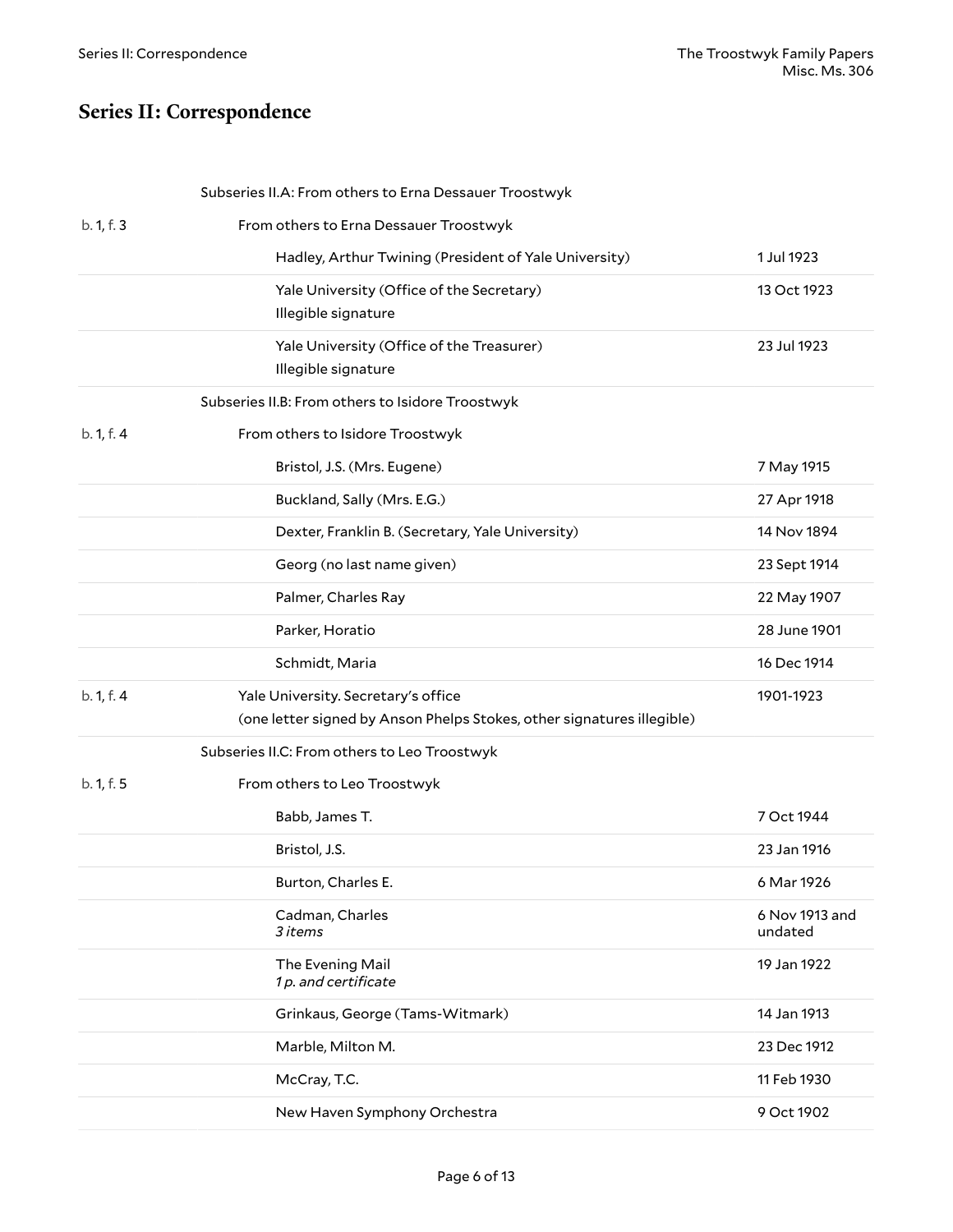#### Subseries II.C: From others to Leo Troostwyk > From others to Leo Troostwyk (continued)

| Parker, Horatio          | 28 May 1915 |
|--------------------------|-------------|
| Schweikher, Frederick    | 7 Aug 1911  |
| Yale University. Library | 6 Oct 1944  |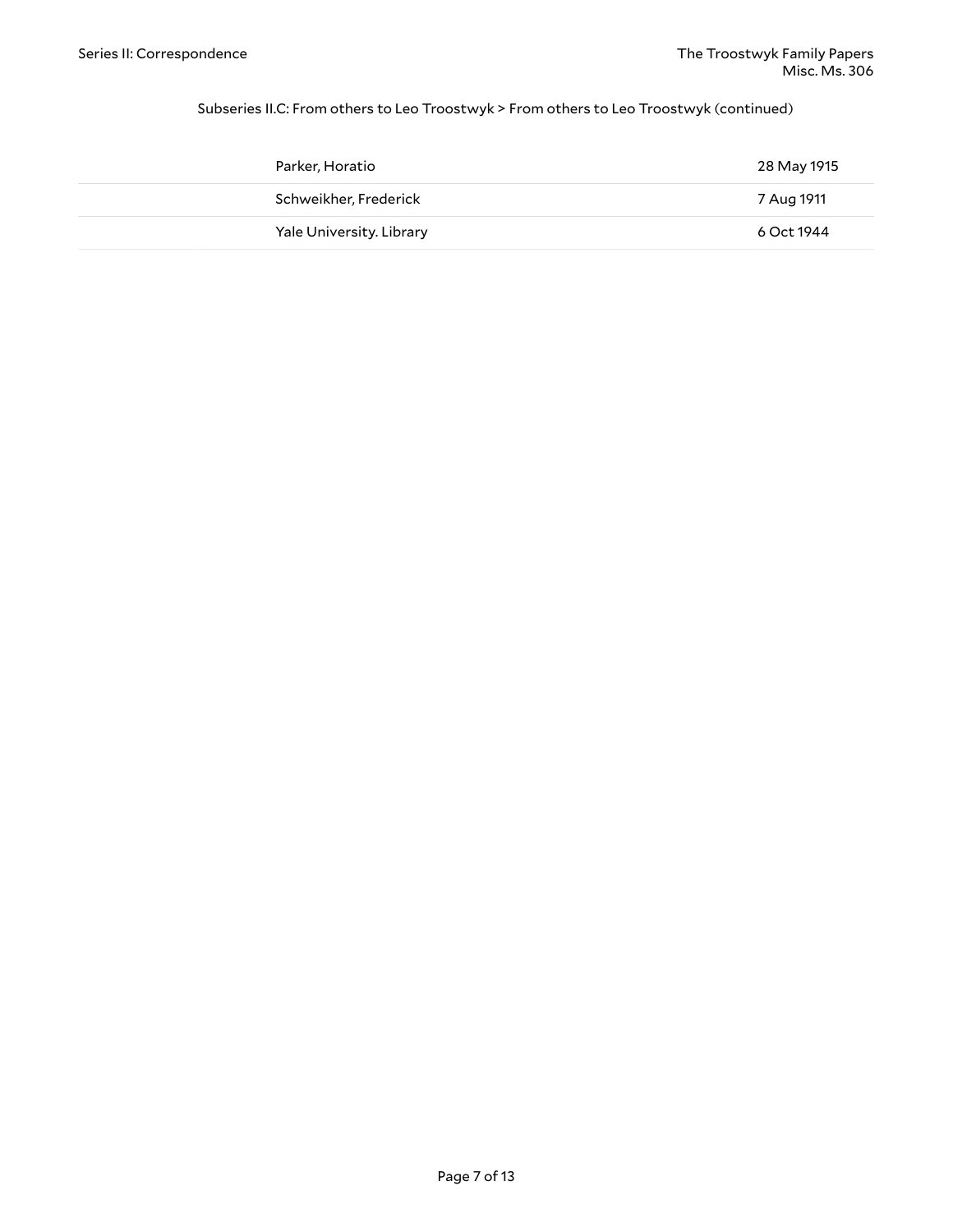#### <span id="page-7-0"></span>**Series III: Concert programs**

Concert programs retained in this file all include at least one member of the Troostwyk family. Programs on which a family member's name does not appear have been removed and incorporated into the Music Library's file of Yale concert programs.

| b. 1, f. 6  | Yale concert programs  | 1895-1934                                        |
|-------------|------------------------|--------------------------------------------------|
| b. 1, f. 7  | Miscellaneous programs | 1890-1909                                        |
| b. 1, f. 8  | Miscellaneous programs | 1910-1919                                        |
| b. 1, f. 9  | Miscellaneous programs | 1920-1929                                        |
| b. 1, f. 10 | Miscellaneous programs | 1930-1957                                        |
| b. 1, f. 11 | Miscellaneous programs | dated but lack<br>year; programs<br>with no date |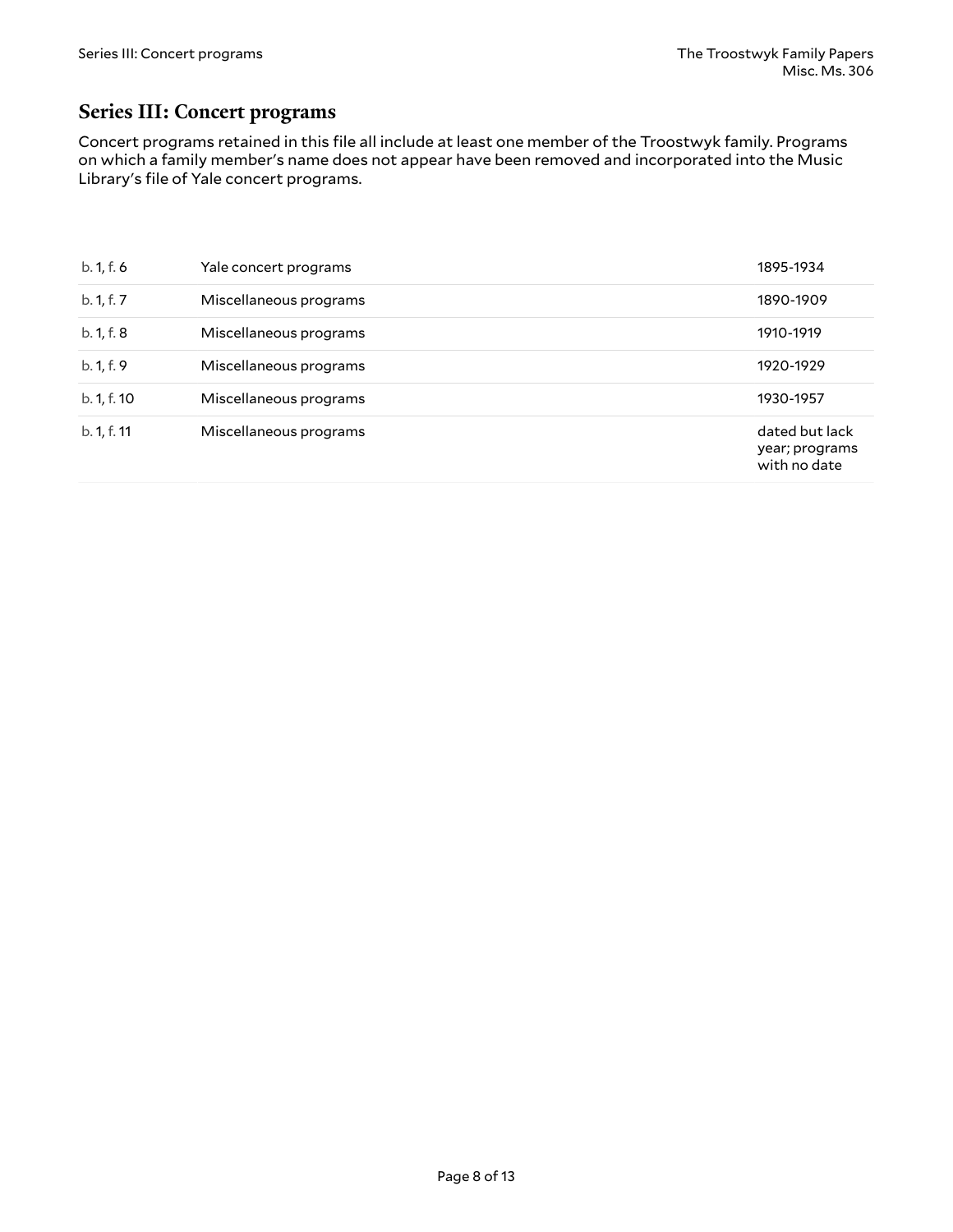#### <span id="page-8-0"></span>**Series IV: Scrapbooks**

Scrapbooks and clippings have been photocopied onto acid-free paper and the originals discarded. The correspondence and programs have been removed from the scrapbooks and filed into series II and III respectively.

| b. 2, f. 12 | Scrapbook                                                                                                                                                                                                                           |  |  |
|-------------|-------------------------------------------------------------------------------------------------------------------------------------------------------------------------------------------------------------------------------------|--|--|
|             | Primarily containing material directly relating to Isidore Troostwyk, circa 1890-1911; material<br>relating to other family members.                                                                                                |  |  |
| b. 2, f. 13 | Scrapbook                                                                                                                                                                                                                           |  |  |
|             | Primarily containing material directly relating to Leo Troostwyk, circa 1910-1916; material relating to<br>other family members, especially Hendrika Troostwyk.                                                                     |  |  |
| b. 2, f. 14 | Scrapbook                                                                                                                                                                                                                           |  |  |
|             | Relating to the activities of the New Haven String Orchestra; programs from performances by the<br>students of the Yale University School of Music; clippings and programs relating to the Bridgeport<br>Symphony, circa 1907-1922. |  |  |
| b. 2, f. 15 | Clippings                                                                                                                                                                                                                           |  |  |
|             | Large file of miscellaneous loose clippings relating to the various members of the Troostwyk family.                                                                                                                                |  |  |
| b. 2, f. 16 | Clippings                                                                                                                                                                                                                           |  |  |
|             | File of miscellaneous portions of loose clippings; articles incomplete.                                                                                                                                                             |  |  |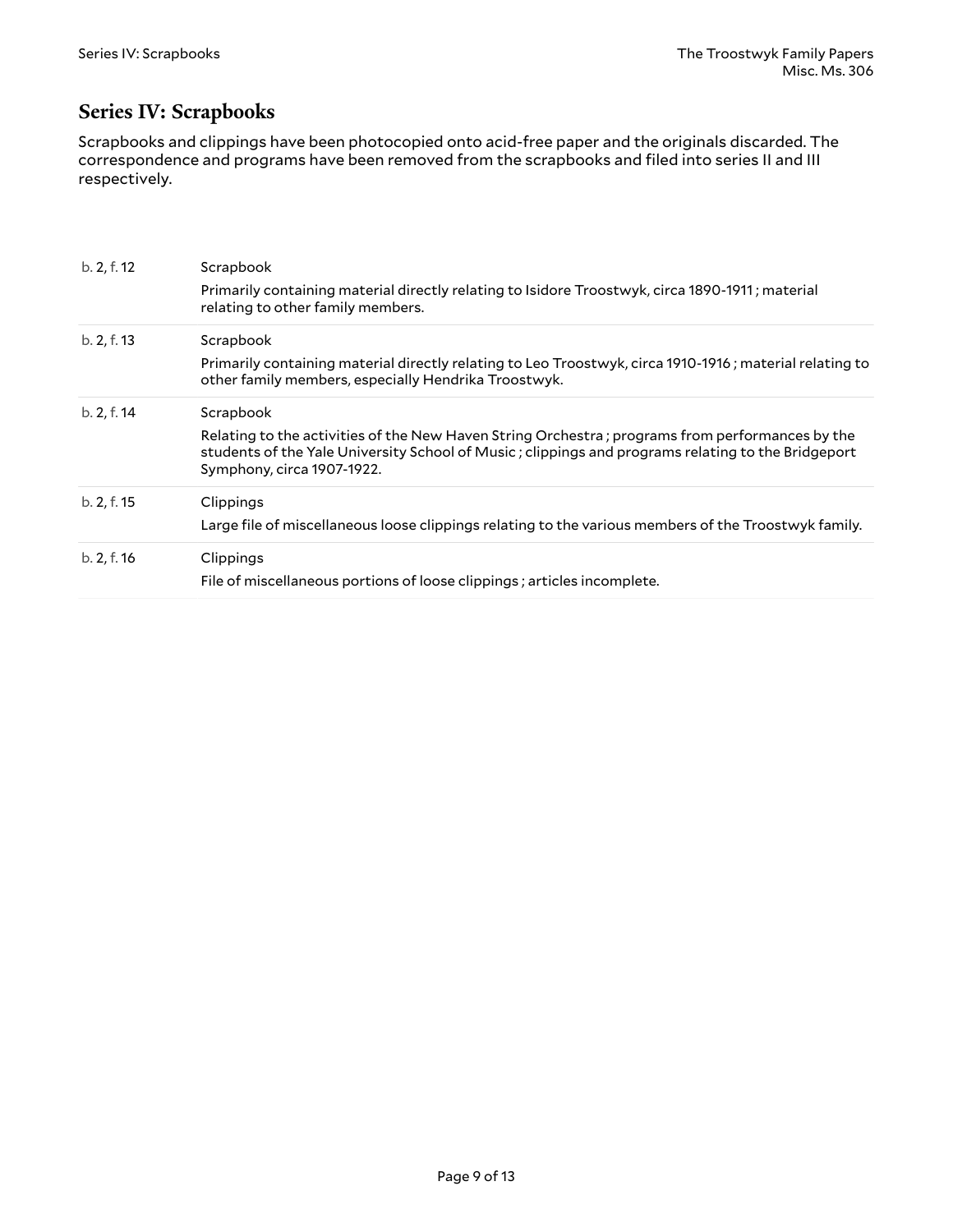#### <span id="page-9-0"></span>**Series V: Miscellaneous**

| b.3, f.18   | Biographical notes of Isidore Troostwyk<br>Manuscript, 2 p.                                                           |         |
|-------------|-----------------------------------------------------------------------------------------------------------------------|---------|
| b. 3, f. 18 | Advertisement for Leo Troostwyk                                                                                       |         |
| b. 3, f. 18 | Advertisement for the Dessauer-Troostwyk Trio                                                                         |         |
| b. 3, f. 18 | Advertisement for Max Dessauer, assisted by Isidore Troostwyk                                                         |         |
| b. 3, f. 18 | Advertisement for the Western Institute of Music and Dramatic Art                                                     |         |
| b. 3, f. 19 | Chronological repertoire list of the New Haven Symphony Orchestra<br>Manuscript, 23 p.                                |         |
| b. 3, f. 20 | <u>Biography of the New Haven String Orchestra set to Rhyme</u> --, poem, by Isidore<br>Troostwyk<br>Typescript, 2 p. |         |
| b. 3, f. 20 | 2 Poems<br>Manuscript, each 1 p.<br>Author(s) unknown [second poem copied from other source?]                         | no date |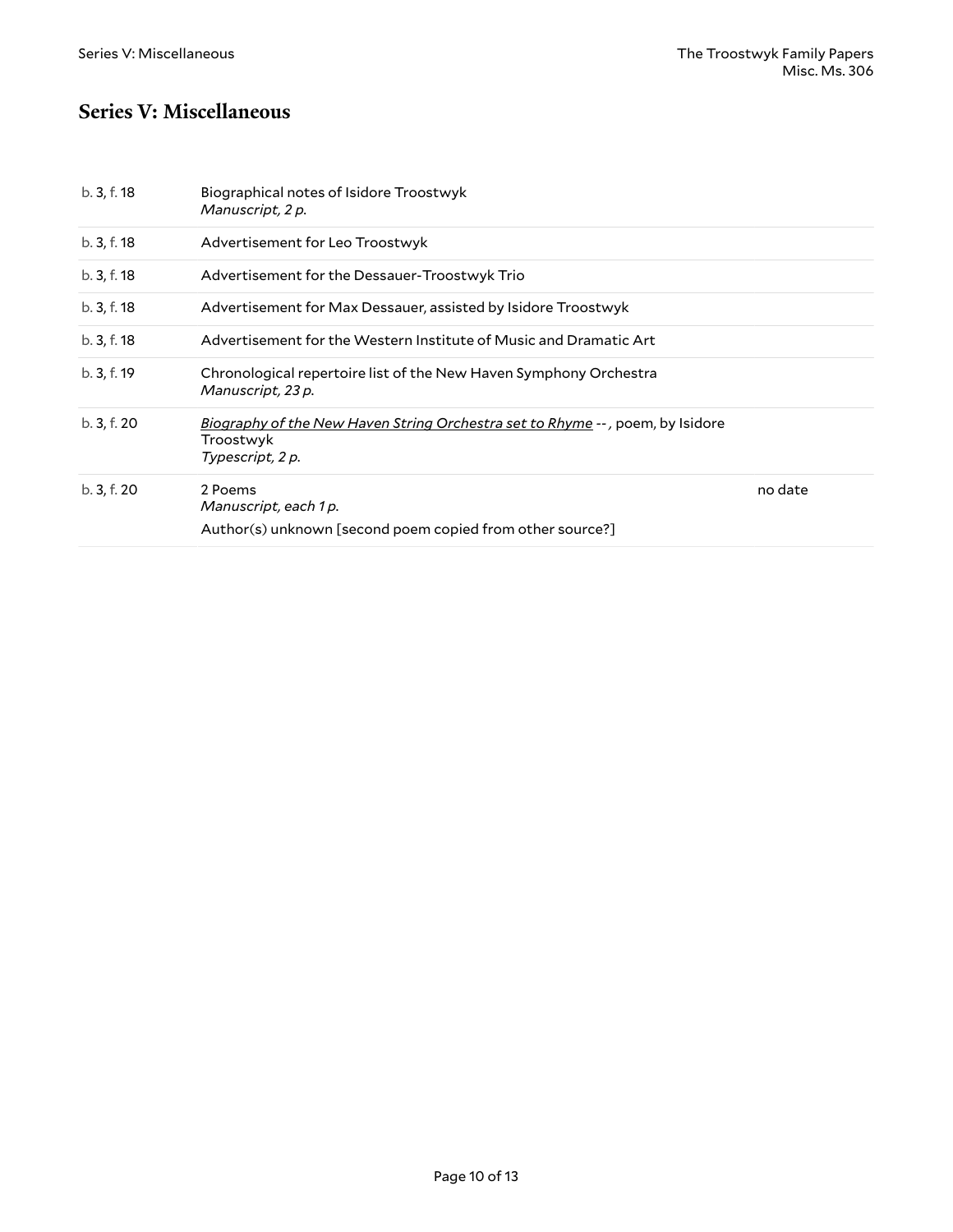#### <span id="page-10-0"></span>**Series VI: Photographs**

Subjects with more than one photograph are noted with the number of individual pictures following the entry.

|             | One person                                                                      |
|-------------|---------------------------------------------------------------------------------|
| b. 3, f. 21 | Max Dessauer<br>2 items                                                         |
| b. 3, f. 21 | Arthur Troostwyk                                                                |
| b. 3, f. 21 | Erna Dessauer Troostwyk<br>2 items                                              |
| b. 2, f. 17 | Erna Dessauer Troostwyk<br>(oversize)                                           |
| b. 3, f. 22 | Hendrika Troostwyk                                                              |
| b. 3, f. 22 | Isidore Troostwyk<br>4 items                                                    |
| b. 2, f. 17 | Isidore Troostwyk<br>(oversize)                                                 |
| b. 3, f. 23 | Leo Troostwyk<br>5 items                                                        |
| b. 3, f. 23 | Maurice Troostwyk                                                               |
|             | Two people                                                                      |
| b. 3, f. 24 | Erna and Isidore Troostwyk                                                      |
| b. 2, f. 17 | Erna and Isidore Troostwyk<br>(oversize)                                        |
| b. 3, f. 24 | Hendrika and Leo Troostwyk                                                      |
|             | Four people                                                                     |
| b. 2, f. 17 | Troostwyk String Quartet (Isidore, Leo, Hendrika, Arthur)<br>2 items (oversize) |
|             | Six people                                                                      |
| b. 3, f. 24 | Troostwyk family                                                                |
|             | Top row: Hendrika, Isidore, Erna. Bottom row: Leo, Maurice, Arthur              |
| b. 2, f. 17 | Troostwyk family<br>(oversize)                                                  |
|             | Top row: Leo, Hendrika, Arthur, Maurice. Bottom row: Erna, Isidore              |
|             | Large group                                                                     |
| b. 3, f. 24 | New Haven Symphony Orchestra                                                    |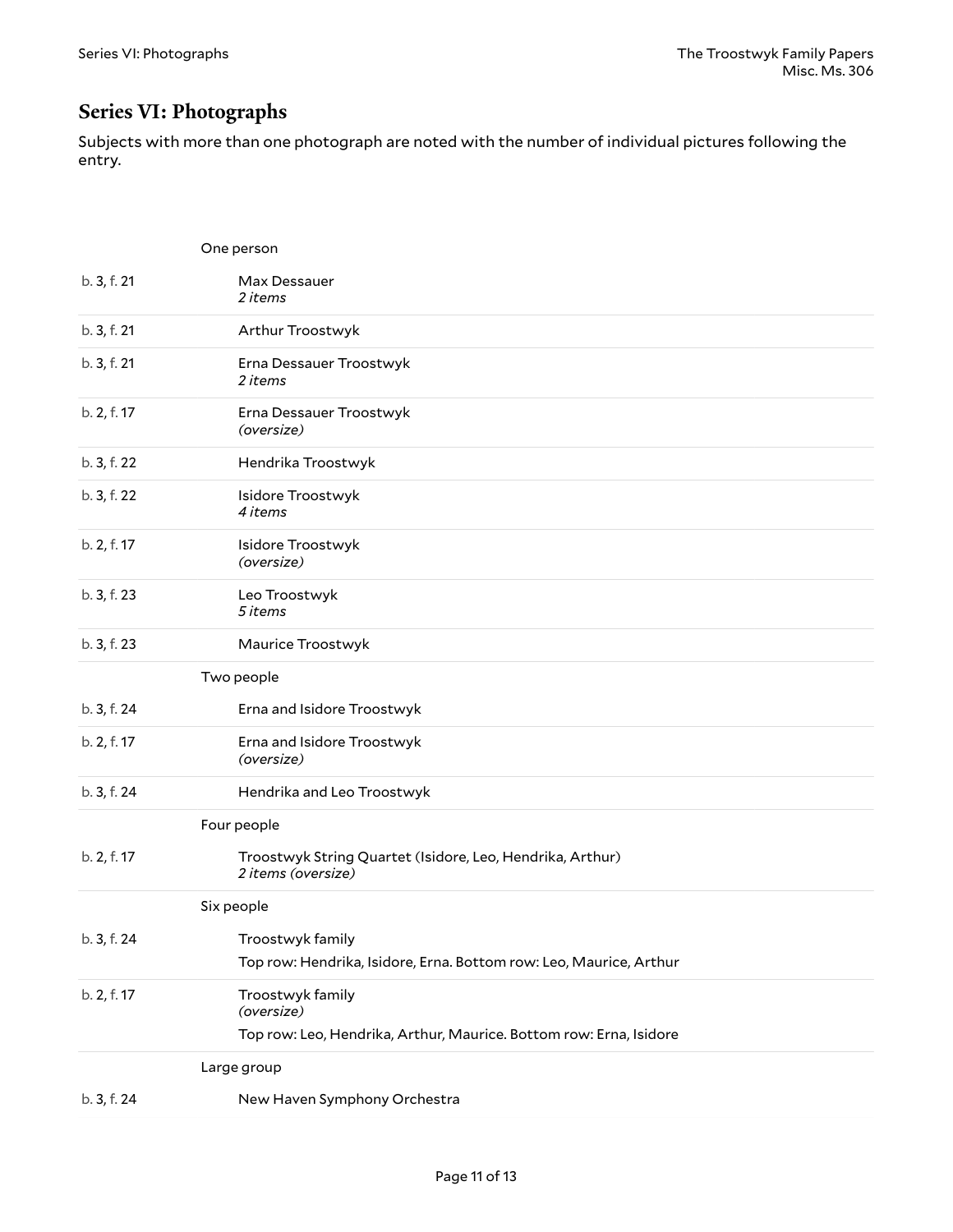#### Large group (continued)

| b. 2, f. 17 | New Haven Symphony Orchestra<br>(oversize) | 1895 |
|-------------|--------------------------------------------|------|
|             | Unidentified                               |      |
| b. 3, f. 24 | Single portraits<br>2 items                |      |
|             |                                            |      |